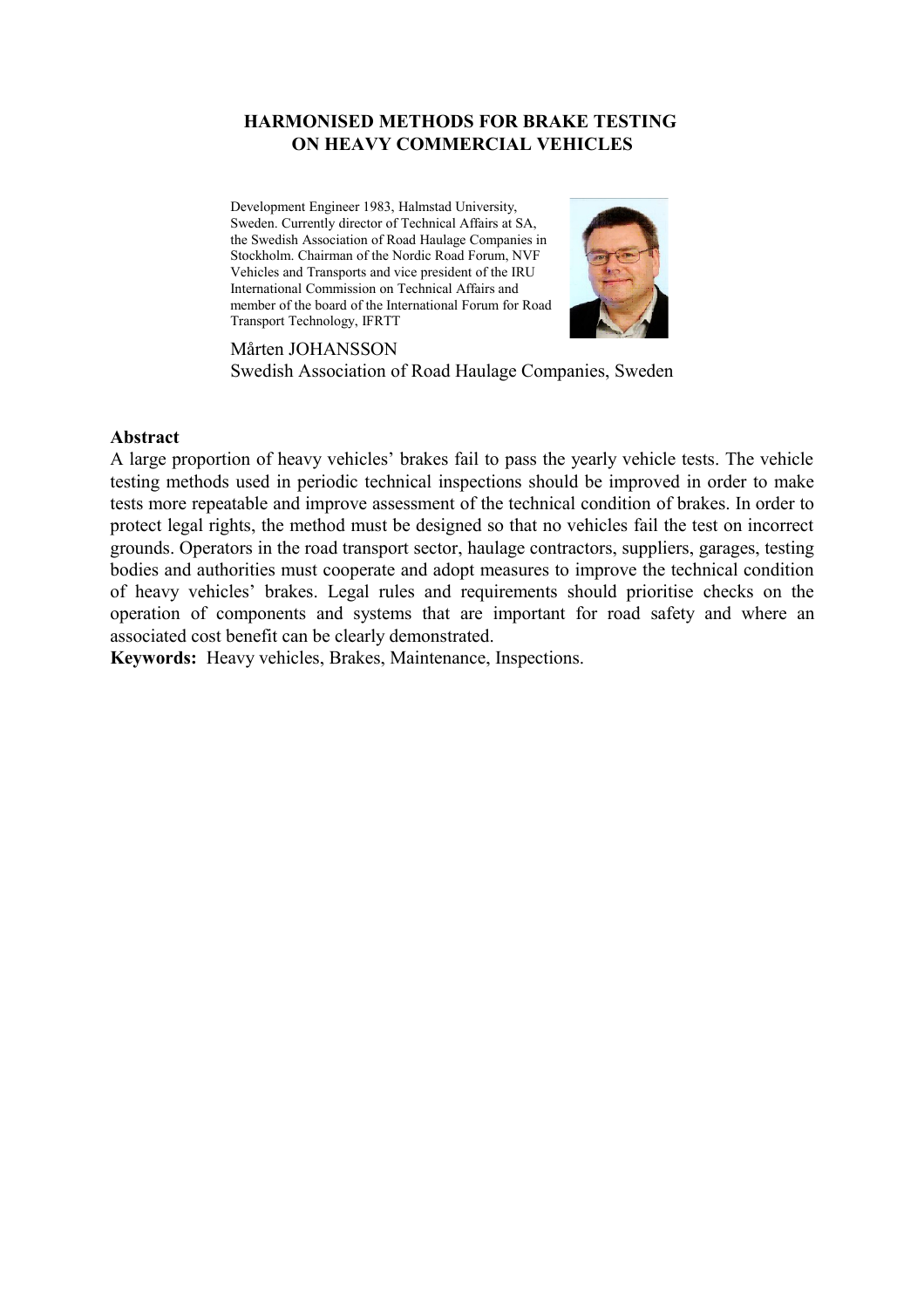### **1. Operation of brakes and adjustment of brakes between vehicle units**

The Swedish Association of Road Haulage Companies has submitted the report "Improved Brakes on Heavy Commercial Vehicles", SÅ Rapport 2005:2. Some of the conclusions were that brakes should be adjusted for heavy vehicles according to the Swedish standard SS 3658, later transformed into the international standard ISO 20918:2007. By adjusting the brakes according to the standard trucks and trailers will be able to be connected and satisfactory brake operations will be maintained, with all wheels starting to brake at the same time and braking their proportion of the vehicle's weight. This aim can be achieved by a brake test carried out and comprising of threshold pressure, which in the trailer brake control pipe (duomatic) must be between  $0.5 - 0.8$  bar and max 0.7 bar in the brake cylinders.

The threshold pressure in the control pipe for the trailer and brake cylinders and the guaranteed operating pressure should be tested to allow better diagnosis of the condition of braking systems.



## **Figure 1 - Threshold pressure for braking effect for both truck and trailer should be in the interval 50kPA till 80kPa, measured in the control pipe.**

### **2. Handling of vehicles and brakes**

Most drivers normally apply the brakes gently and therefore do not notice any gradual deterioration. Unfortunately, most modern vehicles require the brakes to be applied sharply every so often in order to maintain optimum performance. Some vehicle instruction books encourage drivers to brake occasionally in wet conditions to keep brakes heated in order for them to working efficiently.

For safety reasons there should be no such need to use the brakes to keep them working efficiently. Brakes should perform within satisfactory margins in all driving conditions.

## **3. Testing of brakes on new vehicles prior to delivery to clients**

New vehicles' brakes are approved and a certificate is issued stating that the legal requirements have been met. Unfortunately, it is not mandatory that the operating controls of brakes need to be tested on a roller brake tester prior to delivery of a new vehicle to the customer.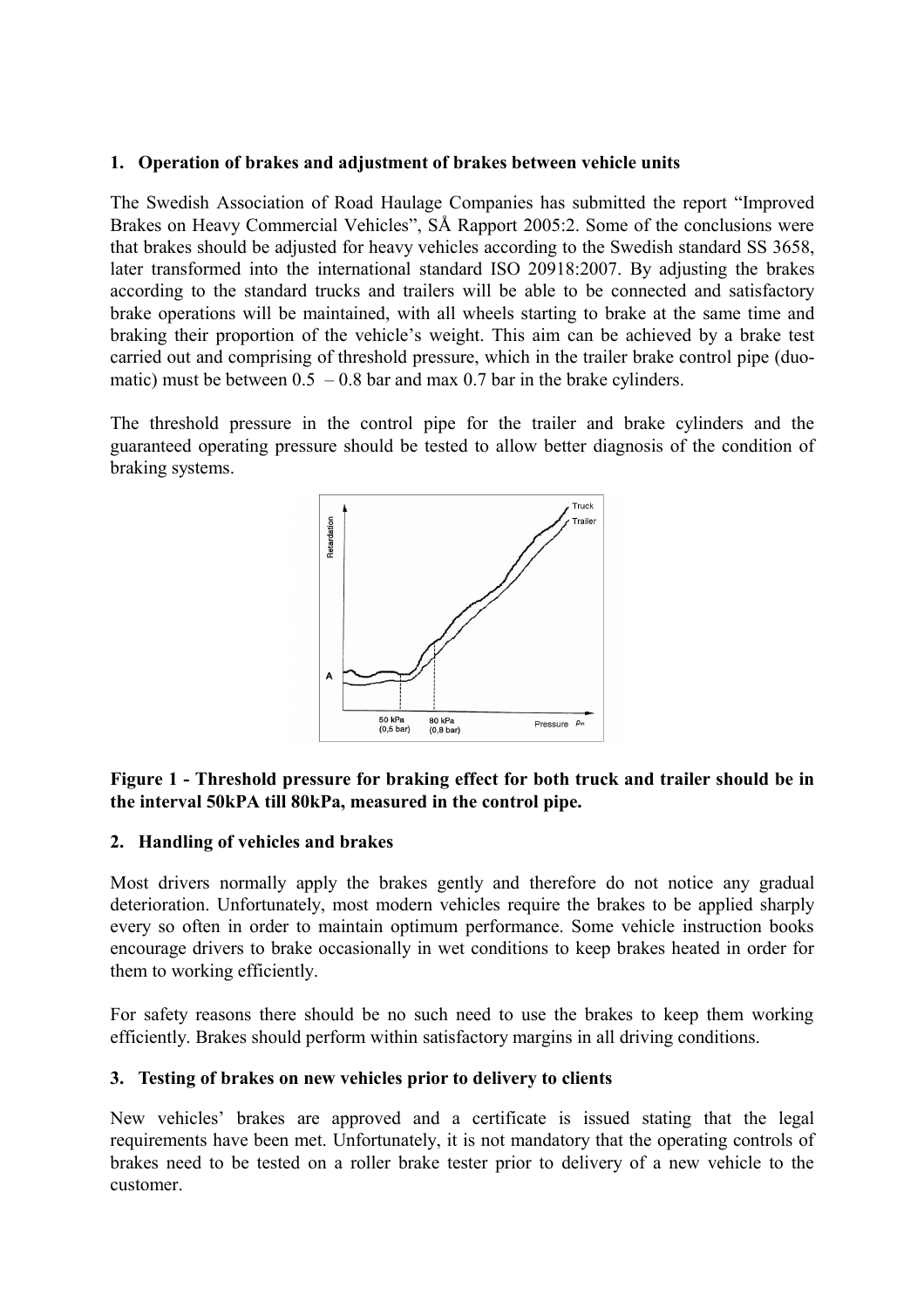The report 2005:2 suggests the introduction of requirements for testing operating controls of brakes before or during registration inspections. These tests should be carried out by garages, suppliers or vehicle inspection companies using a roller brake test. Manufacturers should verify that braking systems meet legal requirements for periodic technical inspection before delivering new vehicles.

# **4. Testing and inspection methods**

Testing methods are currently being developed by the inspection bodies, but this also imposes requirements for organisation and harmonisation between countries to ensure the observance of the legal rights of vehicles in roadside checks. Increased harmonisation in testing and inspection methods is necessary since, according to the Nordic Road Forum, NVF Vehicles and Transport there are still great differences among Scandinavian countries and probably also compared with other EU states. The reason for change is that measurements and checks of important valves and mechanical components in braking systems are carried out in different ways. Measured braking force results are calculated and treated in different ways. This has negative consequences for traffic safety, the legal rights of drivers and vehicle owners and competition in the transport industry.

| Table 1 - Calculated brake retardation for the same measured braking force varies to an |  |  |  |
|-----------------------------------------------------------------------------------------|--|--|--|
| unacceptable degree in Nordic countries (NVF 2/2004).                                   |  |  |  |

|              | Denmark | <b>Faroe Islands</b> | Finland | <b>Sweden</b> | <b>I</b> celand | Norway |
|--------------|---------|----------------------|---------|---------------|-----------------|--------|
| <b>Truck</b> |         | 0.43                 | 0.68    | 0.58          | 0.55            | 0.49   |
| Trailer      | 10.44   | 0,44                 | 0.50    | 0.53          | 0.50            | 0.45   |

The limit for approved brake retardation for vehicle testing or roadside inspections for heavy trucks was 0.45 (braking force/vehicle weight), and for trailer and semi-trailer 0,43 in all Nordic countries, except Denmark. When theoretical brake retardation is calculated in different countries (table 1) for the same measured braking force, results vary from a nonapproved retardation of 0.43 in the Faroe Islands to an approved retardation of 0.58 in Sweden. The reason for different results depends on different calculation formulas, different maximum pressure in the control line, different starting pressure and correction factors. These are unacceptable results that threaten the legal rights of vehicle owners and road haulage companies. This means that a vehicle with approved brakes in Sweden in the morning can have a driving ban imposed at a roadside inspection in the afternoon in Norway.

Work on Nordic harmonisation is being carried out by the NVF Vehicles and Transport. The NVF Vehicles and Transport suggests development and setting of:

- Nordic technical inspection regulations and measuring practices
- Specification of requirements for roller brake testers
- Qualification requirements for inspection personnel

Formulas for calculating brake performance need to be revised to achieve satisfactory repeatability in brake checks. New calculation formulas and start pressure assessments have been suggested for future testing programmes where values for adjustment of load-sensitive valves must also be checked. Sweden has already implemented improved calculation formulas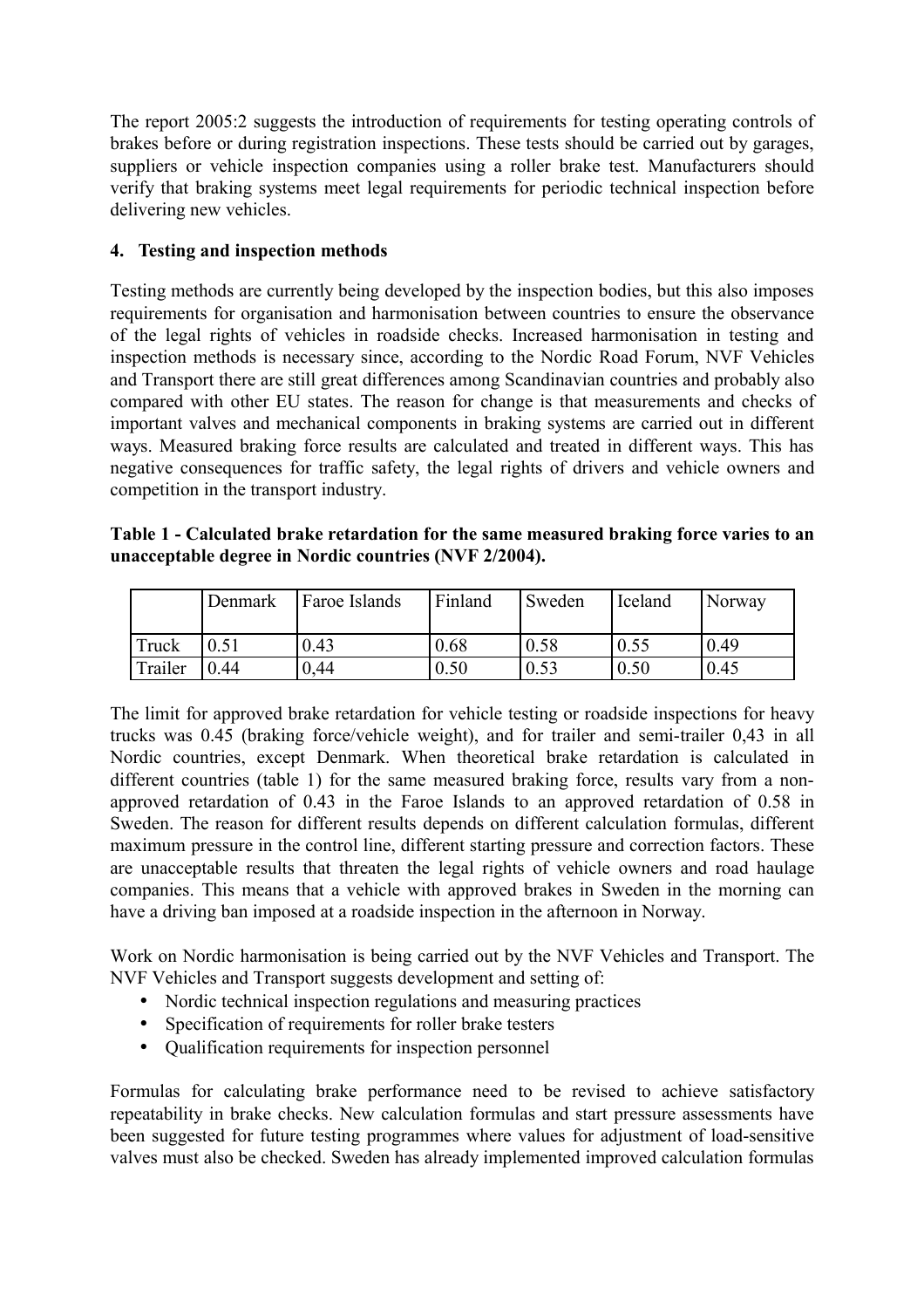(1) and (2) for deceleration in which factors such rolling resistance and threshold pressures are included.

Re tardation = 
$$
\frac{\sum F_{ext}}{M}
$$
  
\n
$$
F_{ext} = \frac{(F - F_{rm})(P_{gar} - 0.03)}{(P_{cyl} - 0.03)} + F_{rm}
$$
\n(1)

The maximum discrepancy in braking force between the left and right wheels for all axles was previously 50 per cent and is now 30 per cent. 30 per cent is considered to be unnecessarily strict and therefore a higher value, e.g. 40 per cent, should be considered. It is most important for this requirement to be applied to front steering axles, but it should also be applied to all axles for the sake of simplicity. A study should be carried out to verify whether a level higher than 30 per cent would be accepted for the uneven braking requirement (2005:2).

All Nordic countries test heavy vehicle brakes in accordance with Directive 96/96/EC, recently replaced by 2009/40/EC and refer to ISO 21069-1, where different formulas for calculation of retardation are listed including the method using reference brake forces.

A future target is for heavy vehicle checks carried out in one country to be accepted beyond its borders.

### **5. New Provisions for Roadworthiness Tests for Motor Vehicles and their Trailers**

In a recent decision taken by a DG TREN Committee in the EU, even old vehicles must fulfil the same criteria and functions as new vehicles. The deceleration limit for heavy trucks was increased from 4,5 to 5.0 m/s2, and the calculation formulas for deceleration are still not harmonised.

The IRU and the Swedish Association of Road Haulage Companies seeks rejection of the decision taken on 5 October 2009 by the Technical Adaptation Committee of Directive 2009/40/EC on the approximation of the laws of the Member States relating to roadworthiness tests for motor vehicles and their trailers.

### *Justification*

For most of the functions and components in the vehicles, Directive 2009/40/EC applies a reasonable standard, taking into account some wear and tear during the operation of the vehicle.

However, the logic of the decision taken by the DG TREN Committee, stating that even old vehicles must fulfil the same criteria and functions as a new vehicle is against the principle of roadworthiness that allows for a certain degree of wear and tear of the components and systems, without compromising vehicle safety.

If we compare the existing provisions with the proposed amendments to Directive 2009/40/EC, the failure rate will increase, resulting in additional costs for the European road transport companies, the end customers and society as a whole.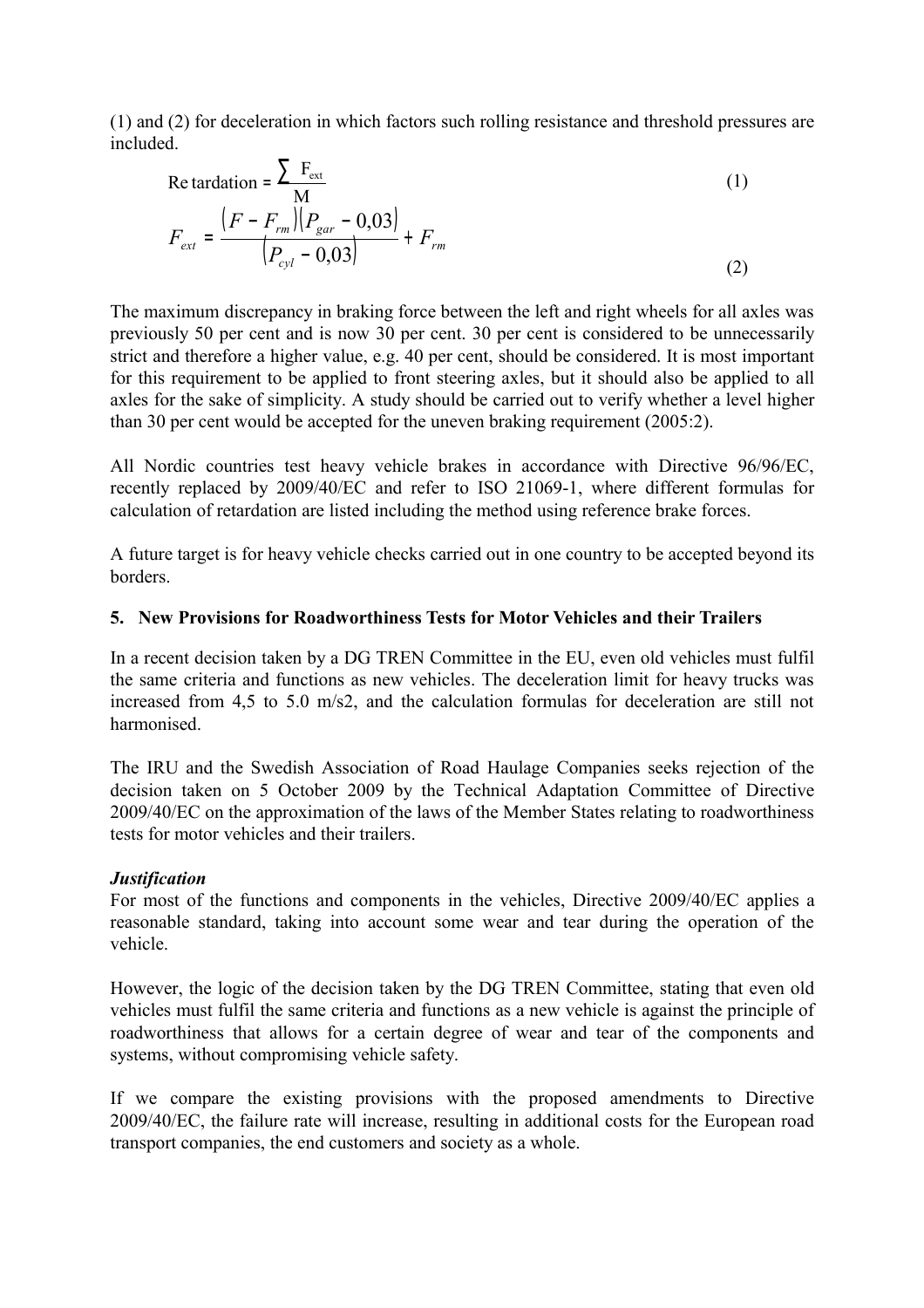According to the minutes of the meeting held on 5 October 2009, the Commission is confusing COP (Conformity of Production) in type-approval standards with PTI (Periodic Technical Inspections) related to roadworthiness. Type-approval already contains COP checks and those are not comparable with PTI checks. Furthermore, the statement of the Commission explaining that "*maintaining the braking system is usually done by replacing deteriorating parts by new parts which will give the same possibility as for a new vehicle*" is incorrect as not all parts are changed at the same time in order to comply with the type approval levels.

Vehicles brakes are approved to either EC Directive 71/320/EEC or to the equivalent UNECE Regulation 13. The deceleration limit is 5.0 m/s2 for a truck of category N3 according to the Type 0test. Type 0 test is performed under very strict test conditions, with a complete stop manoeuvre performed by fully-laden vehicles on test tracks (at stipulated speeds and temperatures). This is, however, only one part of a complete approval; there are other important tests that must also be considered. This very strict test can never be repeated during a PTI or a roadside inspection, regardless of a roller bench or a road test. Therefore, the minimum braking efficiency values of the existing Directive should remain valid.

Furthermore, the proposed amendments on braking efficiency will create difficulties for the harmonisation of brake efficiency testing in Europe, if reference braking forces are not introduced in the draft "*Reasons for failure*" of Directive 2009/40/EC (Annex II).

In order to find a standardised method of checking brakes, CITA (International Motor Vehicle Inspection Committee) and ISO (International Standard Organisation) have been working for some years to find such a suitable procedure. This is one reason why Reference Brake Forces were introduced in Regulation 13 in Supplement 7 to Regulation 13-09 in 2003. Reference brake forces can therefore be applied as criteria in 2009/40/EC. In the previous Directive 96/96/EC, this provision was mentioned, but has disappeared in the new draft version 2009/40/EC. Under item 1.2.2 "*Efficiency*", reference is made to ISO 21069 and its methods, such as in section 5.3.3.1. "*Reference braking forces methods*", but criteria for rejection has been deleted. This is a serious amendment, as the best option for checking brake function is by reference values, which has been supported strongly by Member States.

Our request on braking force reference methods is in line with items 8 and 9 of the preambles of Directive 2009/40/EC. Reference Brake Forces could be used for old vehicles as well.

To conclude, the IRU and the Swedish Association of Road Haulage Companies recommends staying with the present provisions for evaluation of the brake performance for road vehicles and have asked for the EU Commission's support in reviewing the points raised above to revoke the decision taken by the Committee.

## **6. References**

- Johansson Mårten, Galvarro Jorge Soria, Carlhäll Lars, Hedbom Kent (2005), Bättre Bromsfunktion på Tunga Fordon (Improved Brakes on Heavy Commercial Vehicles), SÅ Rapport 2005:2
- Andreas Roost, Kalevi Lintula, Bengt Arnalid, , Jorge Soria Galvarro, Lars Carlhäll, Jakup Jacobsen, Karl Ragnars, Erik Graarud, Agnar Dahl, Sigbjörn Eggebö, Bård Öien, Anders Damgaard Andersen, Petteri Hietala, Mauri Haataja, Per Yngve